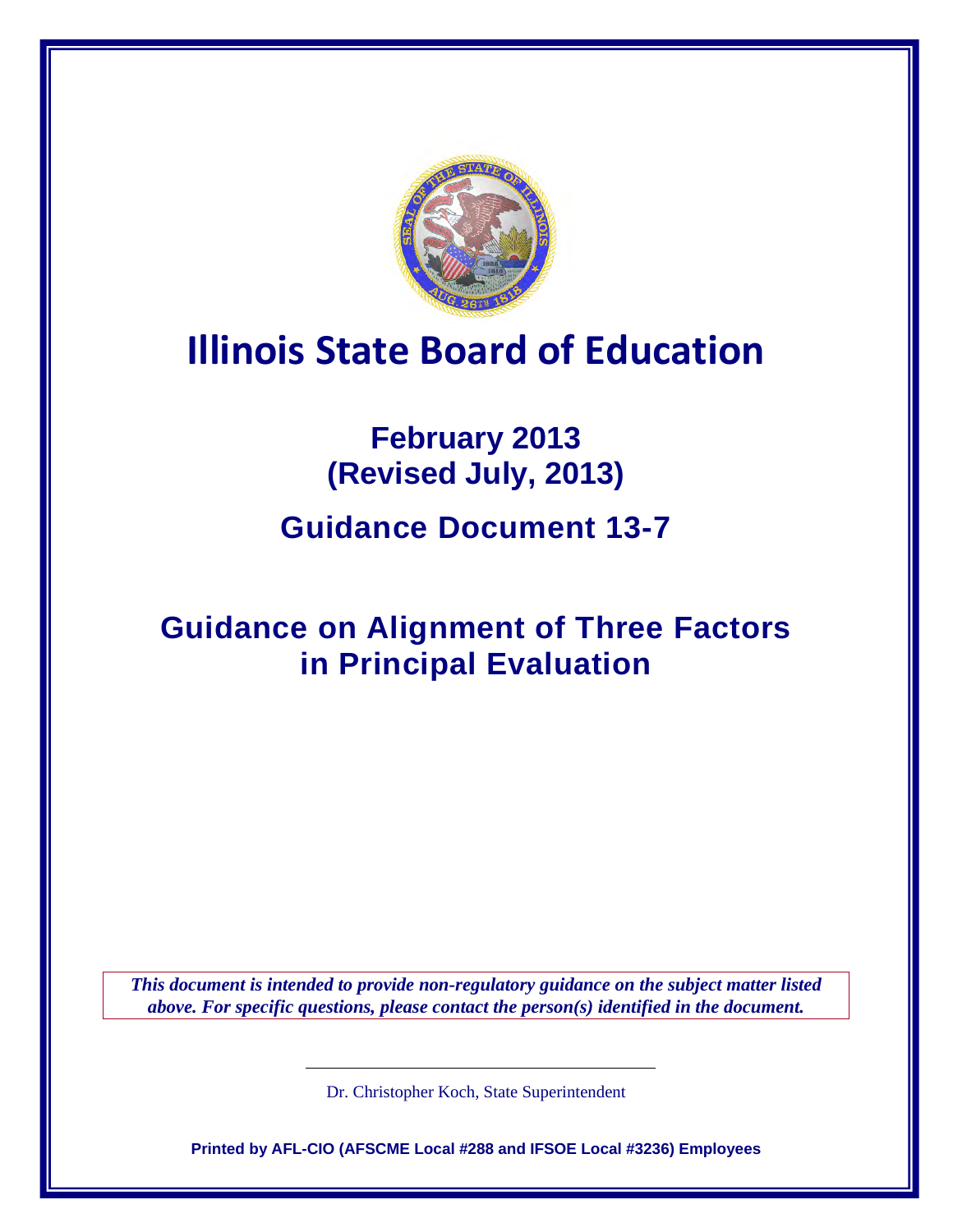

# **Guidance on Alignment of Three Factors in Principal Evaluation**

*Crosswalk of Illinois Rising Star Indicators, 5Essentials Survey Components, and Illinois Performance Standards for School Leaders*

**July 2013**

1209-7\_07/13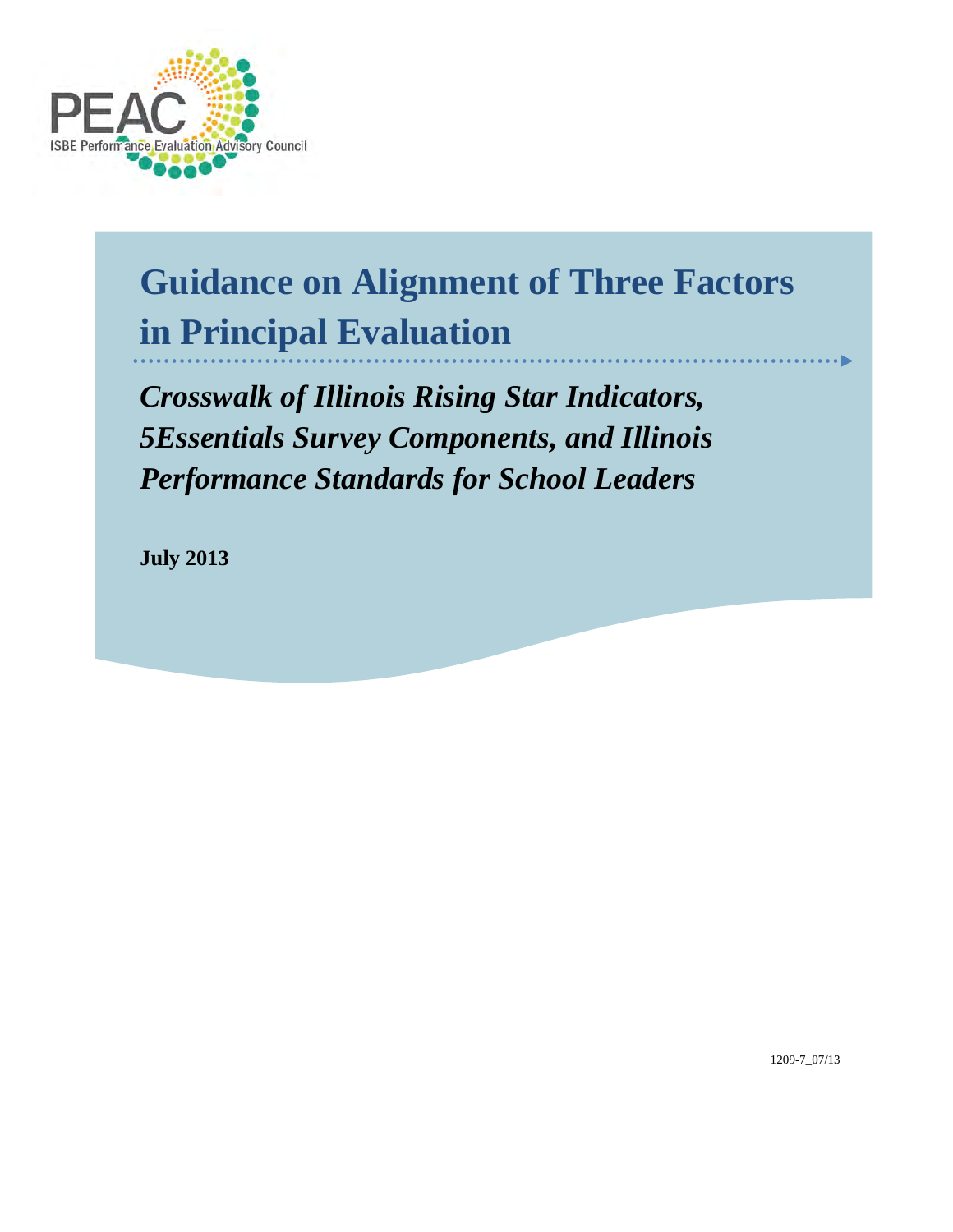#### **Contents**

| Page |
|------|
|      |
|      |
|      |
|      |
|      |
|      |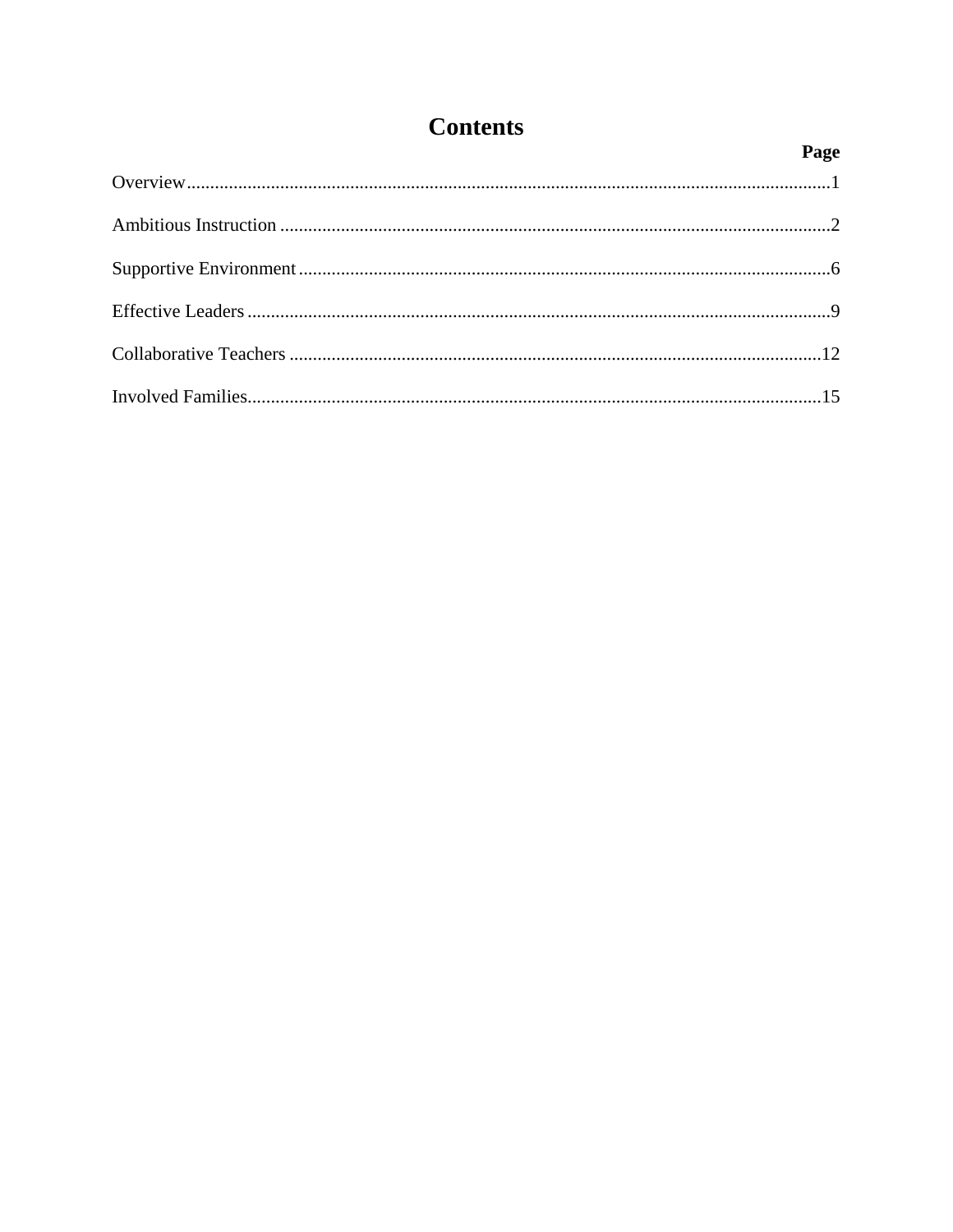#### **Overview**

In 2010, Governor Pat Quinn signed the Performance Evaluation Reform Act (PERA), which requires all schools in Illinois to change how teachers' and principals' performances are measured. PERA requires districts to design and implement performance evaluation systems that assess teachers' and principals' professional skills; it also requires districts to incorporate measures of student growth. As of September 1, 2012, Illinois public school systems began to implement changes in teacher and principal performance evaluation processes, as required by state law. Implementation of these new rules will be completed by September 2016.

Members of the Performance Evaluation Advisory Council (PEAC) requested information on the alignment of the Rising Star Indicators, Illinois *5Essentials* Survey, and Illinois Performance Standards for School Leaders Rubric used for principal evaluation. To address this request, members from the Illinois State Board of Education (ISBE), the DuPage County Regional Office of Education (ROE), University of Chicago, and American Institutes for Research (AIR) conducted a thorough crosswalk analysis of how the indicators from these frameworks aligned.<sup>[1](#page-3-0)</sup> During the course of several weeks, participants reviewed three key documents seeking a deep understanding of the components and similarities of each framework, which resulted in this guidance document. The three key documents are as follows:

- **Illinois Performance Standards for School Leaders.** This rubric was developed by the PEAC Principal Evaluation Subcommittee. It provides standards and indicators for assessing principal professional practice as part of a total evaluation system.
- **University of Chicago's 5Essentials Survey.** Based on more than 20 years of research by the University of Chicago Consortium on School Research on what makes schools successful, the *5Essentials* School Effectiveness Survey is a comprehensive diagnostic tool for identifying schools' strengths and weaknesses. The survey combines validated questions and rigorous analysis to measure a school's performance on the five essential supports of school improvement: ambitious instruction, supportive environment, effective leaders, collaborative teachers, and involved families.
- **Illinois Rising Star Indicators.** As the performance positioning system for Illinois, Rising Star provides a structure for school teams to examine their practices and improve performance.

The following five charts show the alignment of these three documents according to the five supports specified in the Illinois 5Essentials Survey:

- Ambitious instruction
- Supportive environment
- Effective leaders
- Collaborative teachers
- Involved families

 $\overline{a}$ 

<span id="page-3-0"></span><sup>1</sup> Significant contributions to this analysis were made by Ryan Lei at ISBE; Dr. Gail Fahey and her team at DuPage ROE; Dr. Nick Montgomery and his staff at the University of Chicago; and Nick Pinchok, Caroline Wentzel, and Dr. Ellen Sherratt at AIR.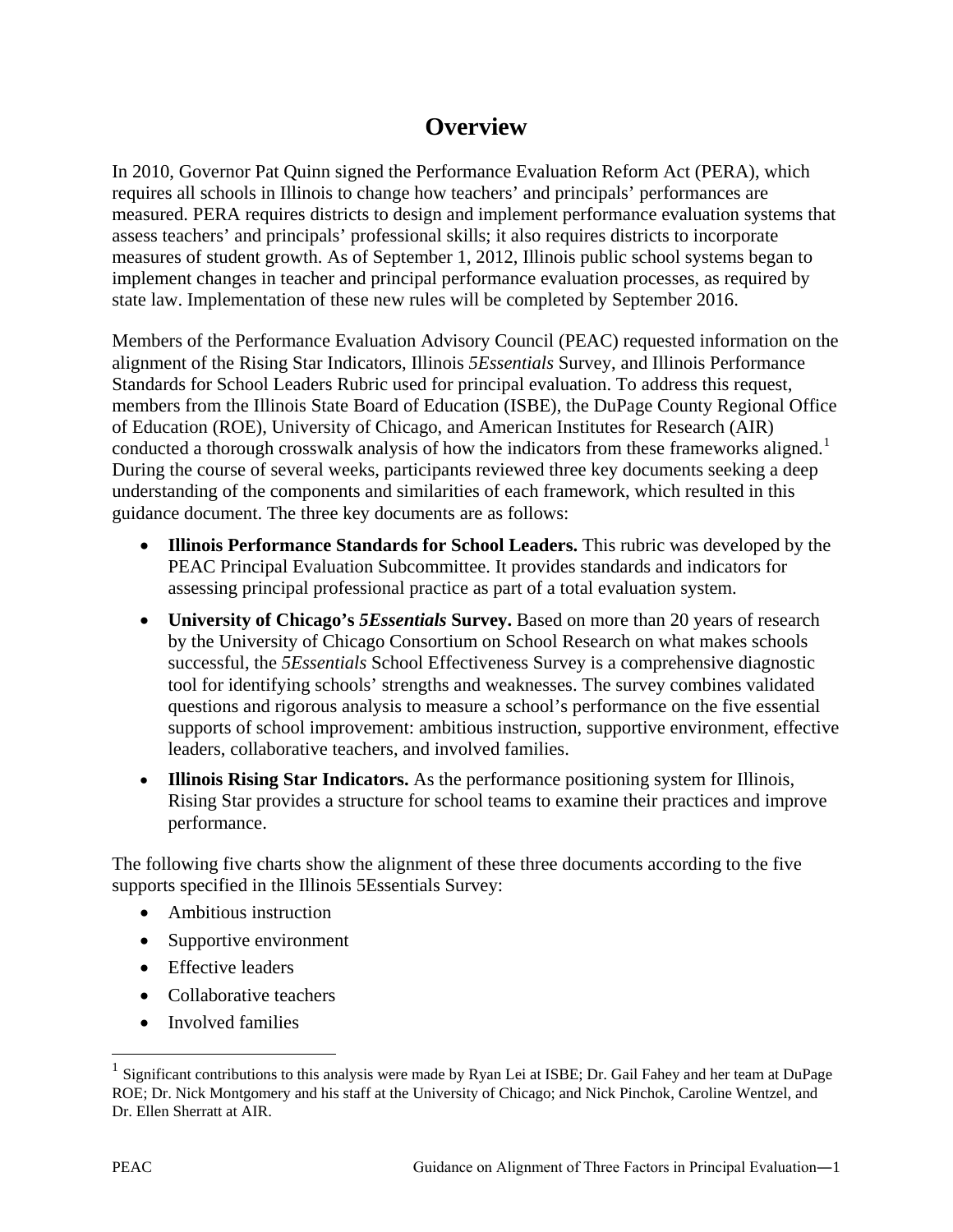### **Ambitious Instruction**

|                                                                                        |                 | <b>Rising Star Indicators</b> |                           | <b>Illinois Performance Standards for</b><br><b>School Leaders</b> |                  |                |  |
|----------------------------------------------------------------------------------------|-----------------|-------------------------------|---------------------------|--------------------------------------------------------------------|------------------|----------------|--|
| 5Essentials<br><b>Question</b><br><b>Prompt/Item Text</b>                              | <b>Tertiary</b> | <b>Secondary</b>              | <b>Primary</b>            | <b>Tertiary</b>                                                    | <b>Secondary</b> | <b>Primary</b> |  |
| <b>Clarity</b>                                                                         |                 |                               |                           |                                                                    |                  |                |  |
| Student: It is clear<br>what I need to do to<br>get a good grade.                      |                 | None                          | IIC01,<br>IIIA07          |                                                                    | 6a               | 3c             |  |
| Student: The work<br>we do in class is<br>good preparation for<br>the tests.           |                 | None                          | IIC01,<br>IIIA07          |                                                                    | 6a               | 3c             |  |
| Student: I learn a lot<br>from feedback on<br>my work.                                 |                 | None                          | IIC01,<br>IIIA07          |                                                                    | 6a               | 3c             |  |
| Student: The<br>homework<br>assignments help<br>me learn the course<br>material.       |                 | None                          | IIC01,<br>IIIA07          |                                                                    | 6a               | 3c             |  |
| Student: I know<br>what my teacher<br>wants me to learn in<br>this class.              |                 | None                          | $\text{IIC}01,$<br>IIIA07 |                                                                    | 6a               | 3c             |  |
| <b>Quality of Student</b><br><b>Discussion</b>                                         |                 |                               |                           |                                                                    |                  |                |  |
| <b>Teacher: Students</b><br>build on each<br>other's ideas during<br>discussion.       |                 | CL7                           |                           |                                                                    | 6c               |                |  |
| <b>Teacher: Students</b><br>use data and text<br>references to<br>support their ideas. |                 | CL7                           |                           |                                                                    | 6c               |                |  |
| <b>Teacher: Students</b><br>show each other<br>respect.                                |                 | CL7                           |                           |                                                                    | 6c               |                |  |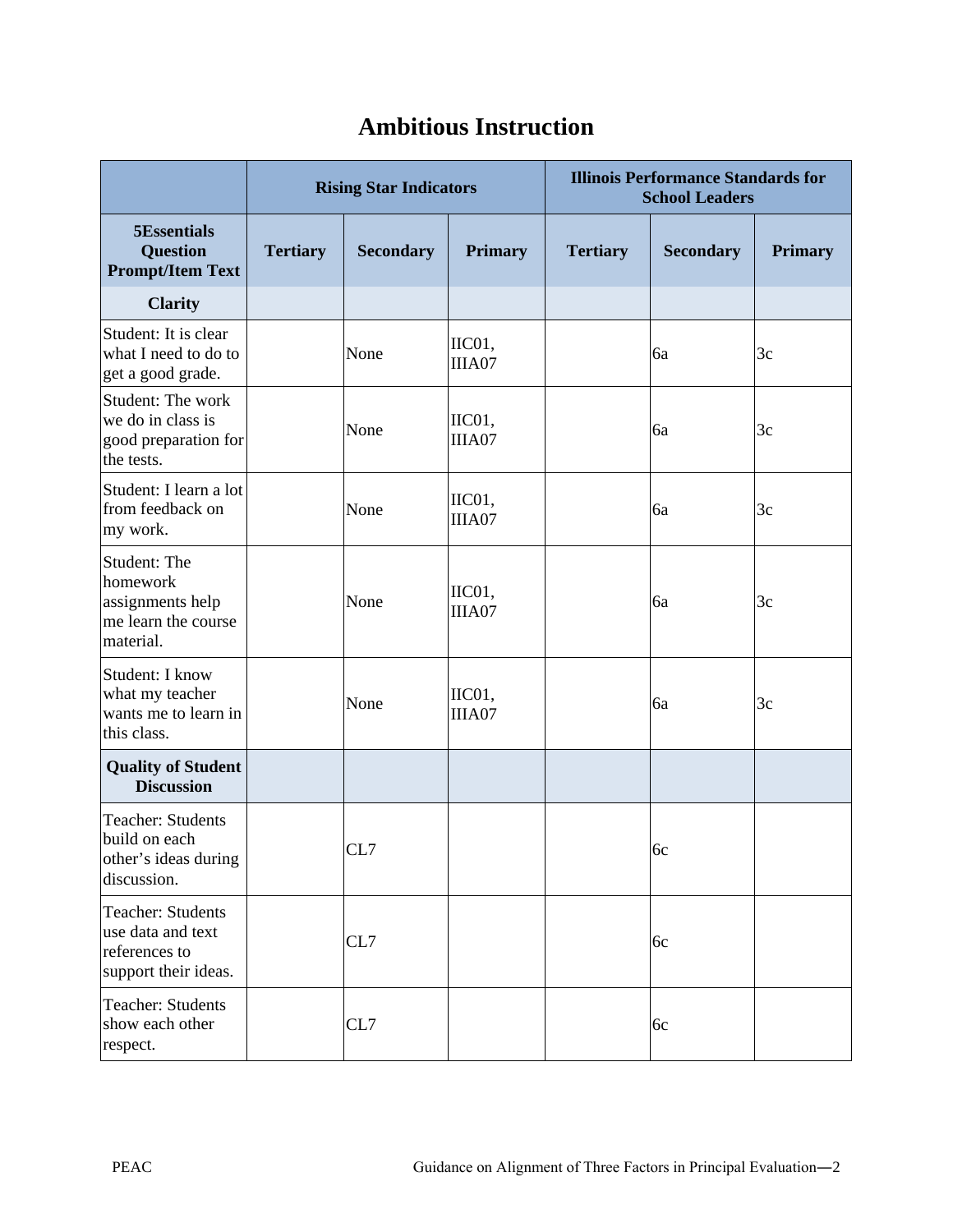|                                                                                                                 |                 | <b>Rising Star Indicators</b> |                | <b>Illinois Performance Standards for</b><br><b>School Leaders</b> |                  |                |  |
|-----------------------------------------------------------------------------------------------------------------|-----------------|-------------------------------|----------------|--------------------------------------------------------------------|------------------|----------------|--|
| <b>5Essentials</b><br><b>Question</b><br><b>Prompt/Item Text</b>                                                | <b>Tertiary</b> | <b>Secondary</b>              | <b>Primary</b> | <b>Tertiary</b>                                                    | <b>Secondary</b> | <b>Primary</b> |  |
| <b>Teacher: Students</b><br>provide constructive<br>feedback to their<br>peers/teachers.                        |                 | CL7                           |                |                                                                    | 6c               |                |  |
| <b>Teacher: Students</b><br>draw on relevant<br>knowledge learned<br>outside of class.                          |                 | CL7                           |                |                                                                    | 6c               |                |  |
| <b>Quality of Math</b><br><b>Instruction</b>                                                                    |                 |                               |                |                                                                    |                  |                |  |
| Student in Math<br>Class; How often:<br>Write a few<br>sentences to explain<br>how you solved a<br>math problem |                 | IID06, IE07                   |                |                                                                    | 3a               |                |  |
| Student in Math<br>Class; How often:<br>Explain how you<br>solved a problem to<br>the class                     |                 | IID06, IE07                   |                |                                                                    | 3a               |                |  |
| <b>Student in Math</b><br>Class; How often:<br>Write a math<br>problem for other<br>students to solve           |                 | IID06, IE07                   |                |                                                                    | 3a               |                |  |
| Student in Math<br>Class; How often:<br>Discuss possible<br>solutions to<br>problems with other<br>students     |                 | IID06, IE07                   |                |                                                                    | 3a               |                |  |
| <b>Student in Math</b><br>Class; How often:<br>Apply math to<br>situations in life<br>outside of school         |                 | <b>IID06, IE07</b>            |                |                                                                    | 3a               |                |  |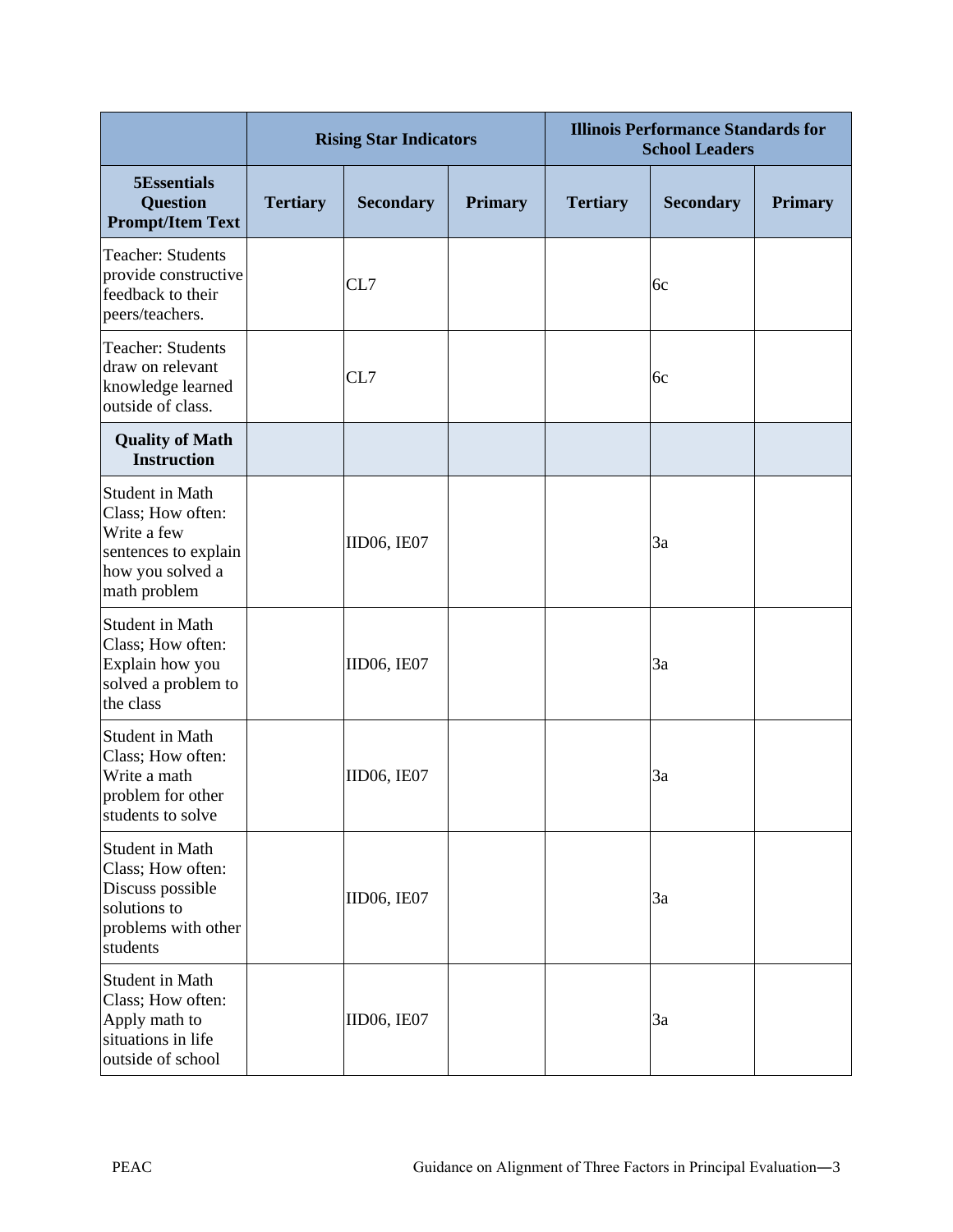|                                                                                                                              |                 | <b>Rising Star Indicators</b> |                | <b>Illinois Performance Standards for</b><br><b>School Leaders</b> |                  |                |
|------------------------------------------------------------------------------------------------------------------------------|-----------------|-------------------------------|----------------|--------------------------------------------------------------------|------------------|----------------|
| 5Essentials<br><b>Question</b><br><b>Prompt/Item Text</b>                                                                    | <b>Tertiary</b> | <b>Secondary</b>              | <b>Primary</b> | <b>Tertiary</b>                                                    | <b>Secondary</b> | <b>Primary</b> |
| <b>Student in Math</b><br>Class; How often:<br>Use a graphing<br>calculator to<br>complete an<br>assignment                  |                 | IID06, IE07                   |                |                                                                    | 3a               |                |
| <b>Student in Math</b><br>Class; How often:<br>Solve a problem<br>with multiple steps<br>that takes more than<br>20 minutes  |                 | IID06, IE07                   |                |                                                                    | 3a               |                |
| <b>Quality of English</b><br><b>Instruction</b>                                                                              |                 |                               |                |                                                                    |                  |                |
| Student in English<br>Class; How often:<br>Discuss your point<br>of view about<br>something you've<br>read                   |                 | IID06, IE07                   |                |                                                                    | 3a               |                |
| Student in English<br>Class; How often:<br>Write a paper or<br>essay of three or<br>more pages                               |                 | IID06, IE07                   |                |                                                                    | 3a               |                |
| Student in English<br>Class; How often:<br>Rewrite a paper or<br>essay in response to<br>comments                            |                 | IID06, IE07                   |                |                                                                    | 3a               |                |
| Student in English<br>Class; How often:<br>Discuss connections<br>between a reading<br>and real-life people<br>or situations |                 | IID06, IE07                   |                |                                                                    | 3a               |                |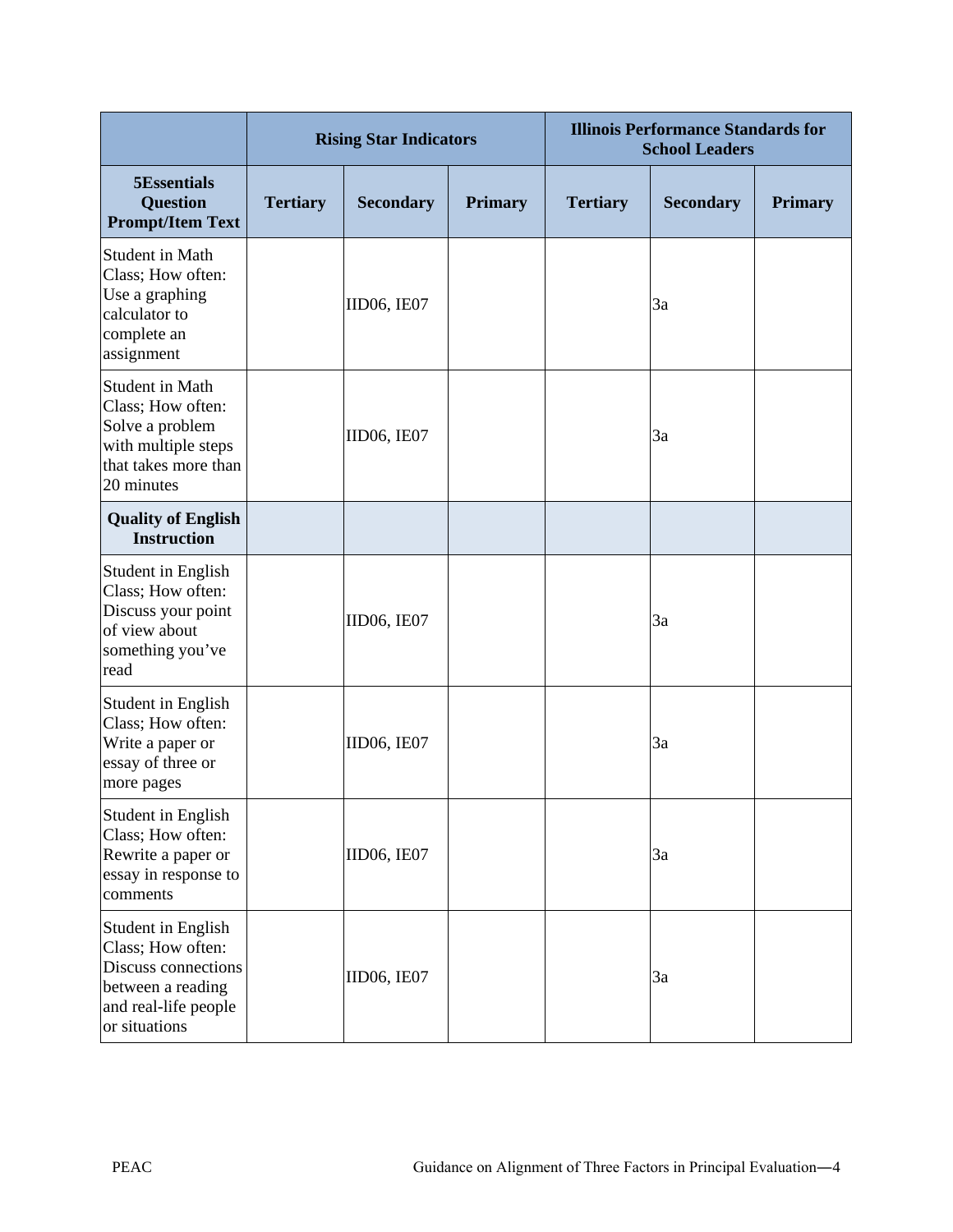|                                                                                                                                            |                 | <b>Rising Star Indicators</b> |                | <b>Illinois Performance Standards for</b><br><b>School Leaders</b> |                  |                |  |
|--------------------------------------------------------------------------------------------------------------------------------------------|-----------------|-------------------------------|----------------|--------------------------------------------------------------------|------------------|----------------|--|
| 5Essentials<br><b>Question</b><br><b>Prompt/Item Text</b>                                                                                  | <b>Tertiary</b> | <b>Secondary</b>              | <b>Primary</b> | <b>Tertiary</b>                                                    | <b>Secondary</b> | <b>Primary</b> |  |
| <b>Student in English</b><br>Class; How often:<br>Discuss how<br>culture, time, or<br>place affects an<br>author's writing                 |                 | <b>IID06, IE07</b>            |                |                                                                    | 3a               |                |  |
| Student in English<br>Class; How often:<br>Write a few<br>paragraphs to<br>answer questions<br>about a reading                             |                 | IID06, IE07                   |                |                                                                    | 3a               |                |  |
| Student in English<br>Class; How often:<br>Explain how writers<br>use tools like<br>symbolism and<br>metaphor to<br>communicate<br>meaning |                 | <b>IID06, IE07</b>            |                |                                                                    | 3a               |                |  |
| Student in English<br>Class; How often:<br>Improve a piece of<br>writing as a class or<br>with partners                                    |                 | IID06, IE07                   |                |                                                                    | 3a               |                |  |
| Student in English<br>Class; How often:<br>Debate the meaning<br>of a reading                                                              |                 | IID06, IE07                   |                |                                                                    | 3a               |                |  |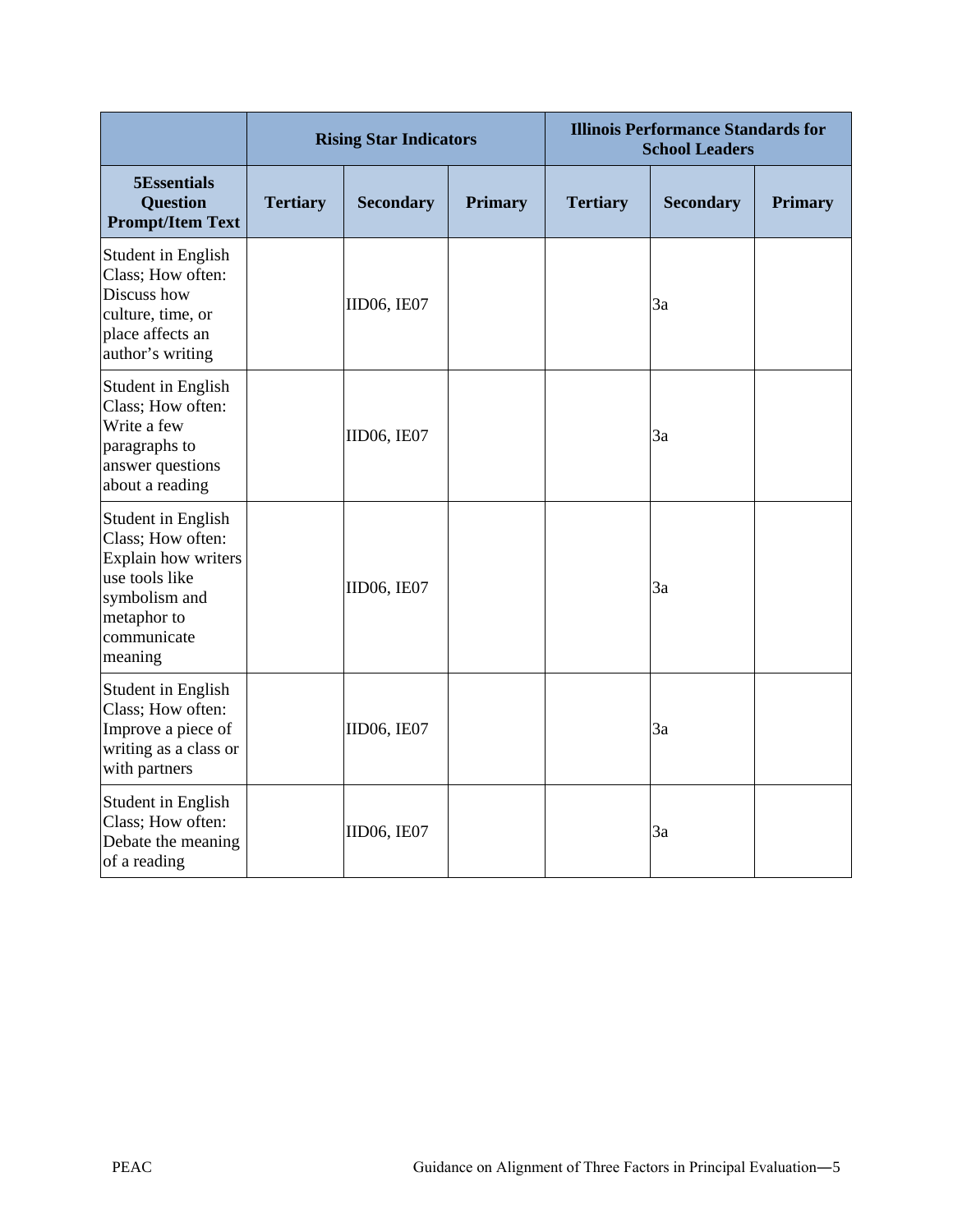### **Supportive Environment**

|                                                                                                         | <b>Rising Star Indicators</b> |                           |                   | <b>Illinois Performance Standards</b><br>for School Leaders |                  |                |  |
|---------------------------------------------------------------------------------------------------------|-------------------------------|---------------------------|-------------------|-------------------------------------------------------------|------------------|----------------|--|
| <b>5Essentials Question</b><br><b>Prompt/Item Text</b>                                                  | <b>Tertiary</b>               | <b>Secondary</b>          | <b>Primary</b>    | <b>Tertiary</b>                                             | <b>Secondary</b> | <b>Primary</b> |  |
| <b>Peer Support for Academic</b><br>Work                                                                |                               |                           |                   |                                                             |                  |                |  |
| Student's peers: Think doing<br>homework is important                                                   |                               | None                      |                   |                                                             | 6a               |                |  |
| Student's peers: Feel it is<br>important to pay attention in<br>class                                   |                               | None                      |                   |                                                             | 6a               |                |  |
| Student's peers: Feel it is<br>important to come to school<br>every day                                 |                               | None                      |                   |                                                             | <b>6a</b>        |                |  |
| Student's peers: Try hard to get<br>good grades                                                         |                               | None                      |                   |                                                             | 6a               |                |  |
| <b>Academic Personalism</b>                                                                             |                               |                           |                   |                                                             |                  |                |  |
| Student's teacher: Notices if I<br>have trouble learning something                                      |                               |                           | IIC01,<br>IIIA07  |                                                             |                  | 3c             |  |
| Student's teacher: Is willing to<br>give extra help on homework if I<br>need it                         |                               |                           | IIC01,<br>IIIA07  |                                                             |                  | 3c             |  |
| Student's teacher: Helps me<br>catch up if I am behind                                                  |                               |                           | IIC01,<br>IIIA07  |                                                             |                  | 3c             |  |
| Student's teacher: Really listens<br>to what I have to say                                              |                               |                           | $IICO1$<br>IIIA07 |                                                             |                  | 3c             |  |
| Student's teacher: Believes I can<br>do well in school                                                  |                               |                           | IIC01,<br>IIIA07  |                                                             |                  | 3c             |  |
| Student's teacher: Gives me<br>specific suggestions about how I<br>can improve my work in class         |                               |                           | IIC01,<br>IIIA07  |                                                             |                  | 3c             |  |
| Student's teacher: Explains<br>things in a different way if I<br>don't understand something in<br>class |                               |                           | IIC01,<br>IIIA07  |                                                             |                  | 3c             |  |
| <b>Academic Press</b>                                                                                   |                               |                           |                   |                                                             |                  |                |  |
| Student's teacher: Expects me to<br>do my best all the time                                             |                               | IID <sub>06</sub><br>IE07 | None              |                                                             | 3a               | 6a             |  |
| Student's teacher: Expects<br>everyone to work hard                                                     |                               | IID06,<br>IE07            | None              |                                                             | 3a               | 6a             |  |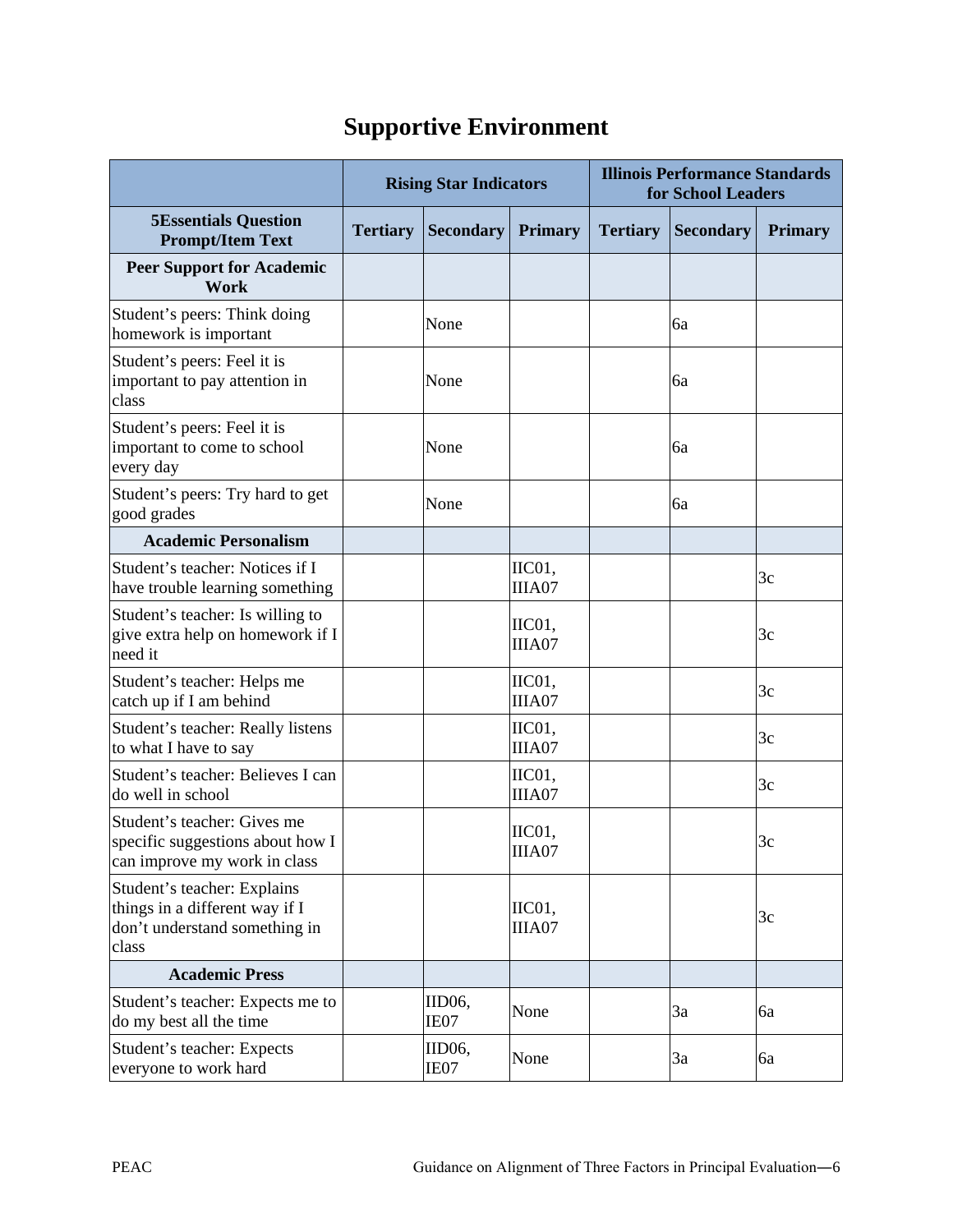|                                                                                               | <b>Rising Star Indicators</b> |                           | <b>Illinois Performance Standards</b><br>for School Leaders |                 |                  |                |
|-----------------------------------------------------------------------------------------------|-------------------------------|---------------------------|-------------------------------------------------------------|-----------------|------------------|----------------|
| <b>5Essentials Question</b><br><b>Prompt/Item Text</b>                                        | <b>Tertiary</b>               | <b>Secondary</b>          | <b>Primary</b>                                              | <b>Tertiary</b> | <b>Secondary</b> | <b>Primary</b> |
| Student's class: Do you find the<br>work difficult?                                           |                               | IID06,<br>IE07            | None                                                        |                 | 3a               | ба             |
| Student's class: Are you<br>challenged?                                                       |                               | IID <sub>06</sub><br>IE07 | None                                                        |                 | 3a               | 6a             |
| Student's class: Does the teacher<br>ask difficult questions on tests?                        |                               | IID <sub>06</sub><br>IE07 | None                                                        |                 | 3a               | 6a             |
| Student's class: Does the teacher<br>ask difficult questions in class?                        |                               | IID <sub>06</sub><br>IE07 | None                                                        |                 | 3a               | 6a             |
| Student's class: Do you have to<br>work hard to do well?                                      |                               | IID <sub>06</sub><br>IE07 | None                                                        |                 | 3a               | 6a             |
| <b>Safety</b>                                                                                 |                               |                           |                                                             |                 |                  |                |
| How safe do you feel?                                                                         |                               |                           | None                                                        |                 |                  | 2 <sub>b</sub> |
| Student feels safe: Outside<br>around the school?                                             |                               |                           | None                                                        |                 |                  | 2 <sub>b</sub> |
| Student feels safe: Traveling<br>between home and school?                                     |                               |                           | None                                                        |                 |                  | 2 <sub>b</sub> |
| Student feels safe: In the<br>hallways and bathrooms of the<br>school?                        |                               |                           | None                                                        |                 |                  | 2 <sub>b</sub> |
| Student feels safe: In your<br>classes?                                                       |                               |                           | None                                                        |                 |                  | 2 <sub>b</sub> |
| <b>Student-Teacher Trust</b>                                                                  |                               |                           |                                                             |                 |                  |                |
| Student: My teachers really care<br>about me.                                                 |                               | CL10,<br>CL11             | CL15                                                        |                 | 5a               | 4a             |
| Student: My teacher always<br>keeps his/her promises.                                         |                               | CL10,<br>CL11             | CL15                                                        |                 | 5a               | 4a             |
| Student: My teacher always tries<br>to be fair.                                               |                               | CL10,<br>CL11             | CL15                                                        |                 | 5a               | 4a             |
| Student: I feel safe and<br>comfortable with my teacher at<br>this school.                    |                               | CL10,<br>CL11             | CL15                                                        |                 | 5a               | 4a             |
| Student: When my teacher tells<br>me not to do something, I know<br>he/she has a good reason. | CL10                          | CL10,<br>CL11             | CL15                                                        | 6b              | 5a               | 4a             |
| Student: My teacher treats me<br>with respect.                                                |                               | CL10,<br>CL11             | CL15                                                        |                 | 5a               | 4a             |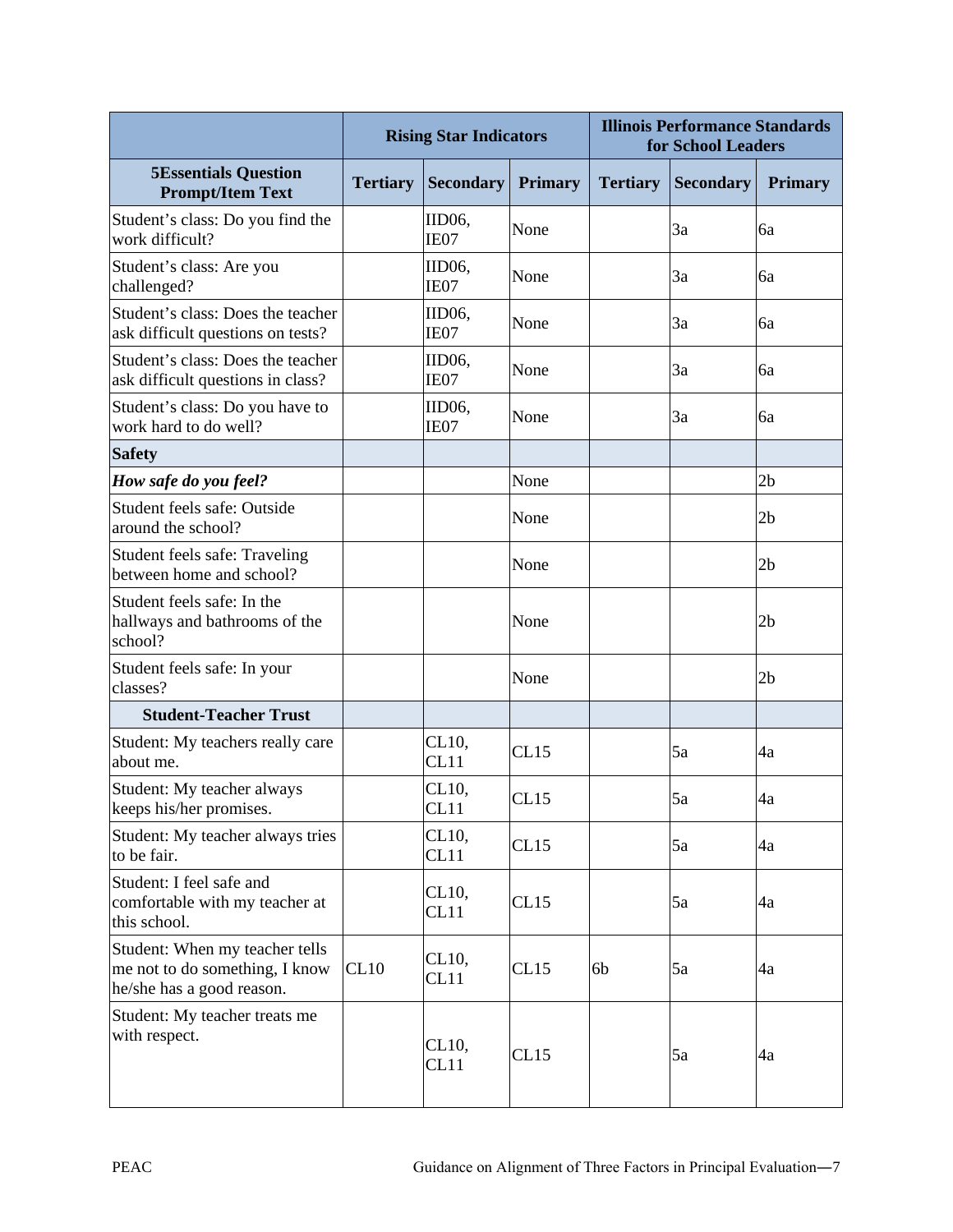|                                                                                                                                      |                 | <b>Rising Star Indicators</b> |                | <b>Illinois Performance Standards</b><br>for School Leaders |                  |                |
|--------------------------------------------------------------------------------------------------------------------------------------|-----------------|-------------------------------|----------------|-------------------------------------------------------------|------------------|----------------|
| <b>5Essentials Question</b><br><b>Prompt/Item Text</b>                                                                               | <b>Tertiary</b> | <b>Secondary</b>              | <b>Primary</b> | <b>Tertiary</b>                                             | <b>Secondary</b> | <b>Primary</b> |
| <b>Postsecondary Expectations</b>                                                                                                    |                 |                               |                |                                                             |                  |                |
| HS teacher's school: Teachers<br>expect most students in this<br>school to go to college.                                            |                 | None                          | CC02,<br>CII1  |                                                             | 6a               | 1a             |
| HS teacher's school: Teachers at<br>this school help students plan for<br>college outside of class time.                             |                 | None                          | CC02,<br>CII1  |                                                             | ба               | 1a             |
| HS teacher's school: The<br>curriculum at this school is<br>focused on helping students get<br>ready for college.                    |                 | None                          | CC02,<br>CII1  |                                                             | 6a               | 1a             |
| HS teacher's school: Most of the<br>students in this school are<br>planning to go to college.                                        |                 | None                          | CC02,<br>CII1  |                                                             | 6a               | 1a             |
| HS teacher's school: Teachers in<br>this school feel that it is a part of<br>their job to prepare students to<br>succeed in college. |                 | None                          | CC02,<br>CII1  |                                                             | 6a               | 1a             |
| <b>Schoolwide Future Orientation</b>                                                                                                 |                 |                               |                |                                                             |                  |                |
| HS student's school: Teachers<br>make sure that all students are<br>planning for life after graduation.                              |                 | None                          | CC02,<br>CII1  |                                                             | 6a               | 1a             |
| HS student's school: Teachers<br>work hard to make sure that all<br>students are learning.                                           |                 | None                          | CC02,<br>CII1  |                                                             | 6a               | 1a             |
| HS student's school: High<br>school is seen as preparation for<br>the future.                                                        |                 | None                          | CC02<br>CII1   |                                                             | 6a               | 1a             |
| HS student's school: All students<br>are encouraged to go to college.                                                                |                 | None                          | CC02,<br>CII1  |                                                             | 6a               | 1a             |
| HS student's school: Teachers<br>pay attention to all students, not<br>just the top students.                                        |                 | None                          | CC02,<br>CII1  |                                                             | 6a               | 1a             |
| HS student's school: Teachers<br>work hard to make sure that<br>students stay in school.                                             |                 | None                          | CC02,<br>CII1  |                                                             | 6a               | 1a             |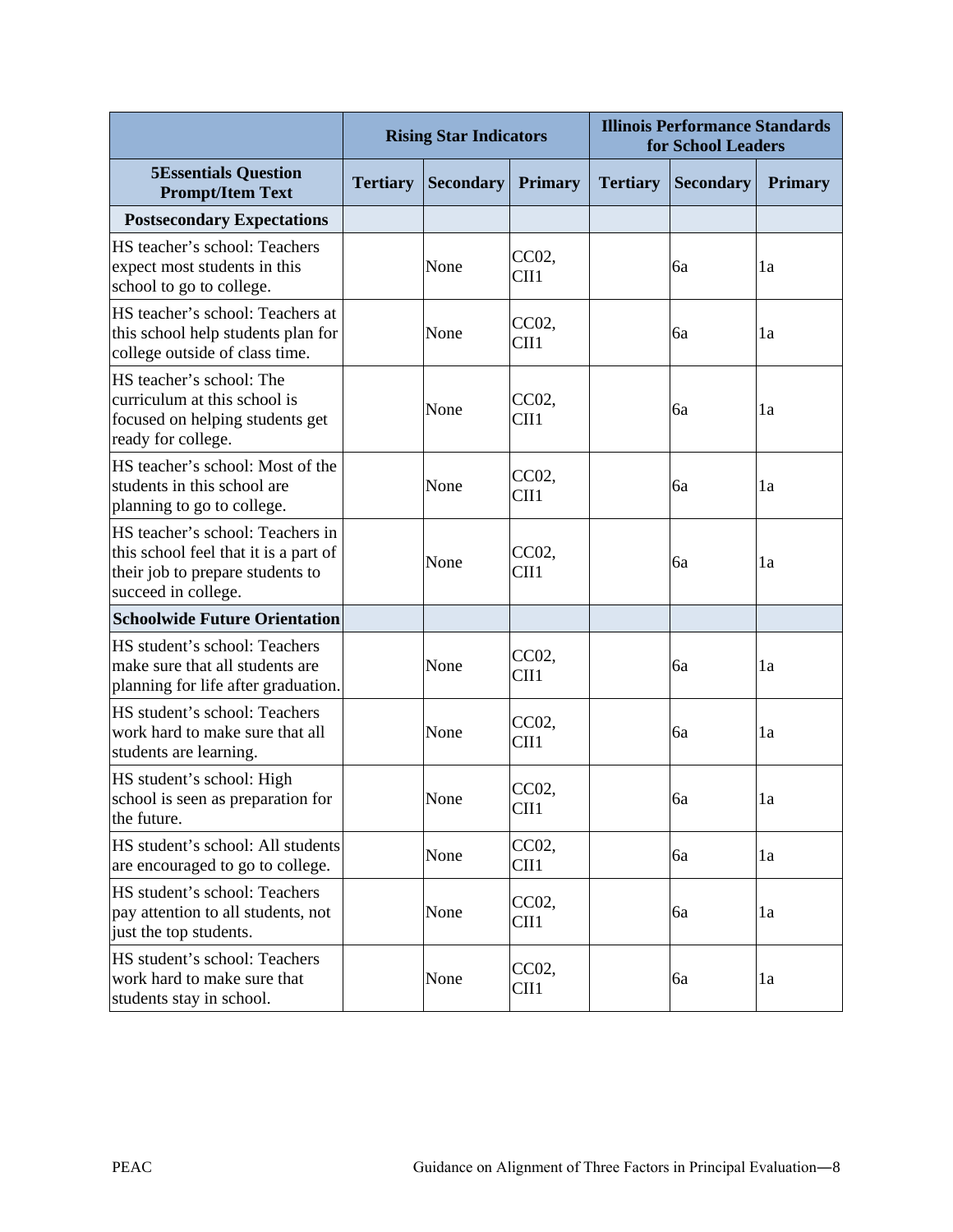#### **Rising Star Indicators Illinois Performance Standards for School Leaders 5Essentials Question Prompt/Item Text Tertiary Secondary Primary Tertiary Secondary Primary Teacher-Principal Trust** Teacher: The principal has confidence in the expertise of the teachers. CL10,<br>CL11 CL10, CL15  $\begin{array}{|l|l|}\n\hline\n\text{CDI1} & \text{CDI1} \\
\hline\n\text{CDI2} & \text{CDI2} \\
\hline\n\end{array}$   $\begin{array}{|l|l|}\n\hline\n\end{array}$   $\begin{array}{|l|l|}\n\hline\n\end{array}$   $\begin{array}{|l|l|}\n\hline\n\end{array}$   $\begin{array}{|l|l|}\n\hline\n\end{array}$   $\begin{array}{|l|l|}\n\hline\n\end{array}$   $\begin{array}{|l|l|}\n\hline\n\end{array}$   $\$ Teacher: I trust the principal at his or her word. CL10, CL10, CL15  $\begin{array}{|l|l|}\n\hline\n\text{CDI1} & \text{CDI1} \\
\hline\n\text{CDI2} & \text{CDI2} \\
\hline\n\end{array}$   $\begin{array}{|l|l|}\n\hline\n\end{array}$   $\begin{array}{|l|l|}\n\hline\n\end{array}$   $\begin{array}{|l|l|}\n\hline\n\end{array}$   $\begin{array}{|l|l|}\n\hline\n\end{array}$   $\begin{array}{|l|l|}\n\hline\n\end{array}$   $\begin{array}{|l|l|}\n\hline\n\end{array}$   $\$ Teacher: It's OK in this school to discuss feelings, worries, and frustrations with the principal. CL10, CL10, CL15  $\begin{array}{|l|l|}\n\hline\n\text{CDI1} & \text{CDI1} \\
\hline\n\text{CDI2} & \text{CDI2} \\
\hline\n\end{array}$   $\begin{array}{|l|l|}\n\hline\n\end{array}$   $\begin{array}{|l|l|}\n\hline\n\end{array}$   $\begin{array}{|l|l|}\n\hline\n\end{array}$   $\begin{array}{|l|l|}\n\hline\n\end{array}$   $\begin{array}{|l|l|}\n\hline\n\end{array}$   $\begin{array}{|l|l|}\n\hline\n\end{array}$   $\$ Teacher: The principal takes a personal interest in the professional development of teachers. CL10,  $\begin{array}{cc}\nCL10, \ CL15 \quad \text{[IB09,} \quad \text{[B10,} \quad \text{[B10,} \quad \text{[B10,} \quad \text{[B11,} \quad \text{[B11,} \quad \text{[B11,} \quad \text{[B11,} \quad \text{[B11,} \quad \text{[B11,} \quad \text{[A1,} \quad \text{[A1,} \quad \text{[A1,} \quad \text{[A1,} \quad \text{[A1,} \quad \text{[A1,} \quad \text{[A1,} \quad \text{[A1,} \quad \text{[A1,} \quad \text$ **IB09,**<br>**IB10, IE09** 5a 4a 2f Teacher: The principal looks out for the personal welfare of the faculty members. CL10, CL10, CL15  $\begin{array}{c|c}\n\text{IB09,} \\
\text{CL11} \\
\text{IB10,}\n\end{array}$ IB09,<br>IB10, IE09 5a 4a 2f Teacher: The principal places the needs of children ahead of personal and political interests. CL10, CL10, CL15  $\begin{array}{c|c}\n\text{IB09,} \\
\text{CL11} \\
\text{IB10,}\n\end{array}$ IB09,  $\begin{vmatrix} 5a & 4a & 2f \\ 4a & 2f & 2g \end{vmatrix}$ Teacher: The principal at this school is an effective manager who makes the school run smoothly. CL10, CL10, CL15  $\begin{array}{|l|l|}\n\hline\n\text{CDI1} & \text{CDI1} \\
\hline\n\text{CDI2} & \text{CDI2} \\
\hline\n\end{array}$   $\begin{array}{|l|l|}\n\hline\n\end{array}$   $\begin{array}{|l|l|}\n\hline\n\end{array}$   $\begin{array}{|l|l|}\n\hline\n\end{array}$   $\begin{array}{|l|l|}\n\hline\n\end{array}$   $\begin{array}{|l|l|}\n\hline\n\end{array}$   $\begin{array}{|l|l|}\n\hline\n\end{array}$   $\$ **Teacher Influence** Teacher has influence in: Hiring new professional personnel CC02,  $\text{CH1}$  IE13 IA10, CL2, CL3, 1a  $ID13$  $1a$   $4b$   $2c$ Teacher has influence in: Planning how discretionary school funds should be used CC02,  $\frac{CC02}{CII1}$  |IE13 IA10, CL2, CL3, 2d, 1a  $|4b|$  2c  $ID13$ Teacher has influence in: Determining books and other instructional materials used in classrooms CC02.  $\frac{CC02}{CII1}$  IE13 IA10, CL2, CL3,  $ID13$  $4b$  2c

#### **Effective Leaders**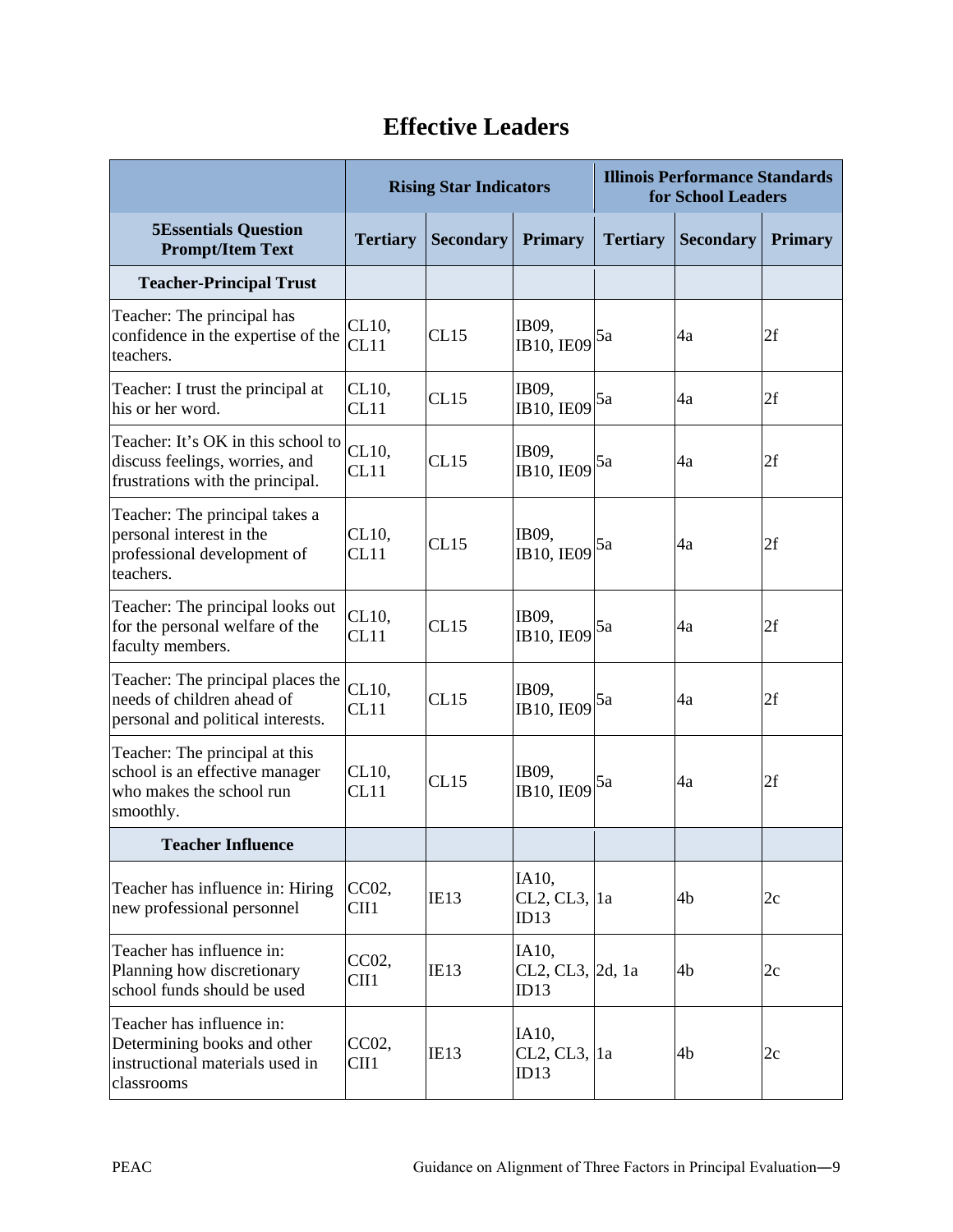|                                                                                                                                                     |                 | <b>Rising Star Indicators</b> |                                    | <b>Illinois Performance Standards</b><br>for School Leaders |                  |                |
|-----------------------------------------------------------------------------------------------------------------------------------------------------|-----------------|-------------------------------|------------------------------------|-------------------------------------------------------------|------------------|----------------|
| <b>5Essentials Question</b><br><b>Prompt/Item Text</b>                                                                                              | <b>Tertiary</b> | <b>Secondary</b>              | <b>Primary</b>                     | <b>Tertiary</b>                                             | <b>Secondary</b> | <b>Primary</b> |
| Teacher has influence in:<br>Establishing the curriculum and<br>instructional program                                                               | CC02,<br>CII1   | IE13                          | IA10,<br>CL2, CL3, 1a<br>ID13      |                                                             | 4b               | 2c             |
| Teacher has influence in:<br>Determining the content of in-<br>service programs                                                                     | CC02,<br>CII1   | IE13                          | IA10,<br>CL2, CL3, 1a<br>ID13      |                                                             | 4b               | 2c             |
| Teacher has influence in: Setting CC02,<br>standards for student behavior                                                                           | CII1            | IE13                          | IA10,<br>CL2, CL3,  6b, 1a<br>ID13 |                                                             | 4b               | 2c             |
| <b>Program Coherence</b>                                                                                                                            |                 |                               |                                    |                                                             |                  |                |
| Teacher: Once we start a new<br>program, we follow up to make<br>sure that it's working.                                                            | None            | IE13                          | CC02,<br>CII1                      |                                                             | 4b               | 1a             |
| Teacher: We [don't] have so<br>many different programs in this<br>school that I can't keep track of<br>them all.                                    | IE13            | None                          | CC02,<br>CII1                      | 4b                                                          |                  | la             |
| Teacher: Many special programs<br>[don't] come and go at this<br>school.                                                                            | IE13            | None                          | CC02,<br>CII1                      | 4b                                                          |                  | 1a             |
| Teacher: You can see real<br>continuity from one program to<br>another at this school.                                                              |                 | IID <sub>06</sub><br>IE07     | CC02,<br>CII1                      |                                                             | 3a               | 1a             |
| Teacher: Curriculum, instruction,<br>and learning materials are well<br>coordinated across the different<br>grade levels at this school.            |                 | IID06,<br>IE07                | CC02,<br>CII1                      |                                                             | 3a               | 1a             |
| Teacher: There is consistency in<br>curriculum, instruction, and<br>learning materials among<br>teachers in the same grade level<br>at this school. |                 | IID <sub>06</sub><br>IE07     | CC02,<br>CII1                      |                                                             | 3a               | 1a             |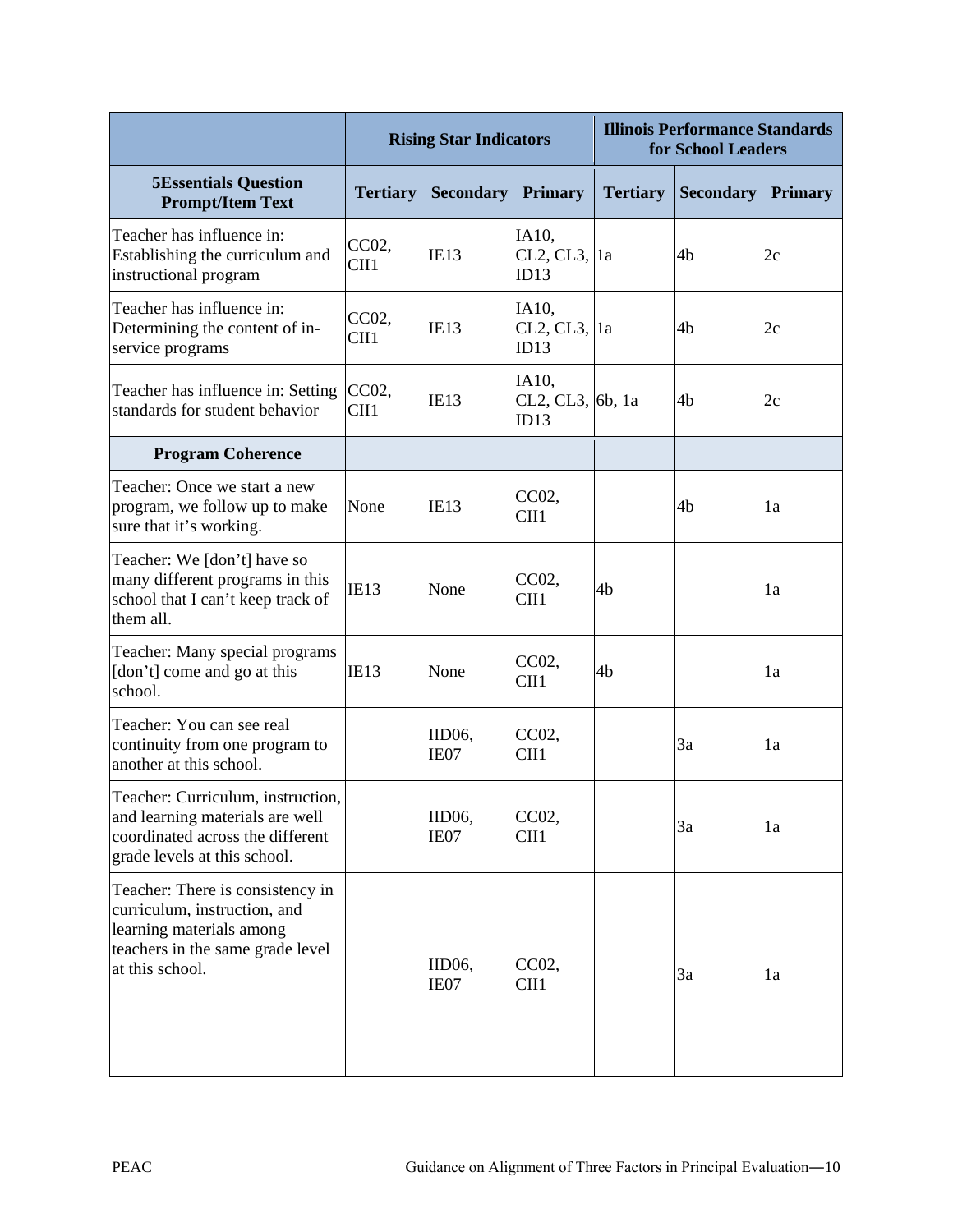|                                                                                                                |                                 | <b>Rising Star Indicators</b> |                | <b>Illinois Performance Standards</b><br>for School Leaders |                  |                |
|----------------------------------------------------------------------------------------------------------------|---------------------------------|-------------------------------|----------------|-------------------------------------------------------------|------------------|----------------|
| <b>5Essentials Question</b><br><b>Prompt/Item Text</b>                                                         | <b>Tertiary</b>                 | <b>Secondary</b>              | <b>Primary</b> | <b>Tertiary</b>                                             | <b>Secondary</b> | <b>Primary</b> |
| <b>Principal Instructional</b><br>Leadership                                                                   |                                 |                               |                |                                                             |                  |                |
| Teacher's principal: Makes clear<br>to the staff his or her<br>expectations for meeting<br>instructional goals |                                 | IB08, IB12                    | CC02,<br>CII1  |                                                             | 1 <sub>b</sub>   | 1a             |
| Teacher's principal:<br>Communicates a clear vision for<br>our school                                          |                                 | IB08, IB12                    | CC02,<br>CII1  |                                                             | 1 <sub>b</sub>   | 1a             |
| Teacher's principal: Sets high<br>standards for teaching                                                       |                                 | IB08, IB12                    | CC02,<br>CII1  |                                                             | 1 <sub>b</sub>   | 1a             |
| Teacher's principal: Understands<br>how children learn                                                         |                                 | None                          | CC02,<br>CII1  |                                                             |                  | 1a             |
| Teacher's principal: Sets high<br>standards for student learning                                               |                                 | None                          | CC02,<br>CII1  |                                                             |                  | 1a             |
| Teacher's principal: Presses<br>teachers to implement what they<br>have learned in professional<br>development |                                 |                               | CC02,<br>CII1  |                                                             | 1e               | 1a             |
| Teacher's principal: Carefully<br>tracks student academic progress                                             | IE06,<br>IA07,<br>ID01,<br>ID10 | IB08, IB12                    | CC02,<br>CII1  | 3b, 2a                                                      | 1 <sub>b</sub>   | 1a             |
| Teacher's principal: Actively<br>monitors the quality of teaching<br>in this school                            | IE06,<br>IA07,<br>ID01,<br>ID10 |                               | CC02,<br>CII1  | 2a                                                          | 1e               | 1a             |
| Teacher's principal: Knows<br>what's going on in my classroom ID01,                                            | IE06,<br>IA07,<br>ID10          |                               | CC02,<br>CII1  | 3a, 2a                                                      | 1e               | 1a             |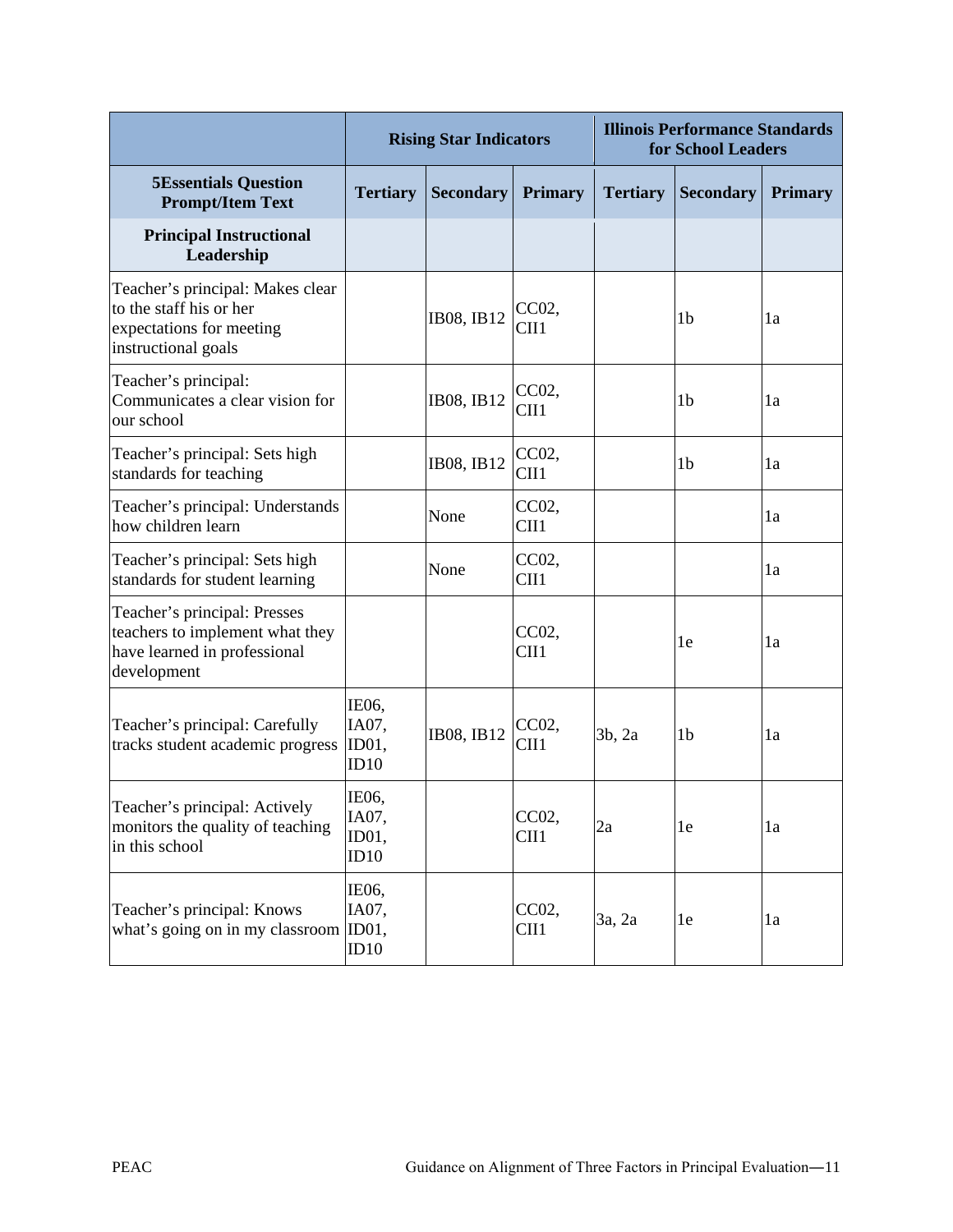#### **Rising Star Indicators Illinois Performance Standards for School Leaders 5Essentials Question Prompt/Item Text Tertiary Secondary Primary Tertiary Secondary Primary Teacher-Teacher Trust** Teacher's colleagues: Really care about each other? IB09, IB10,  $\overline{1609}$ ,  $\overline{1615}$   $\overline{5a}$   $\overline{4a}$ Teacher: To what extent do you feel respected by other teachers? CL10, CL11 | CL15  $\vert$  5a  $\vert$  4a Teacher: Teachers in this school trust each other.  $CL10, CL11$   $CL15$   $5a$   $4a$ Teacher: It's OK in this school to discuss feelings, worries, and frustrations with other teachers. CL10, CL11 | CL15  $\vert$  5a  $\vert$  4a Teacher: Teachers respect other teachers who take the lead in school improvement efforts. CL10, CL11  $|$ CL15  $|$ 5a  $|$ 4a Teacher: Teachers at this school respect those colleagues who are expert at their craft. CL10, CL11 CL15  $\vert$  5a  $\vert$  4a **Quality Professional Development** Teacher's school: Overall, my professional development experiences this year have been sustained and coherently focused, rather than shortterm and unrelated. IA10, CL2, CL3, ID13 | IF05, CL16 |  $2c$  |  $3g$ Teacher's school: Included

IA10, CL2,

#### **Collaborative Teachers**

CL3, ID13 | IF05, CL16 |  $2c$  |  $3g$ 

enough time to think carefully about, try, and evaluate new ideas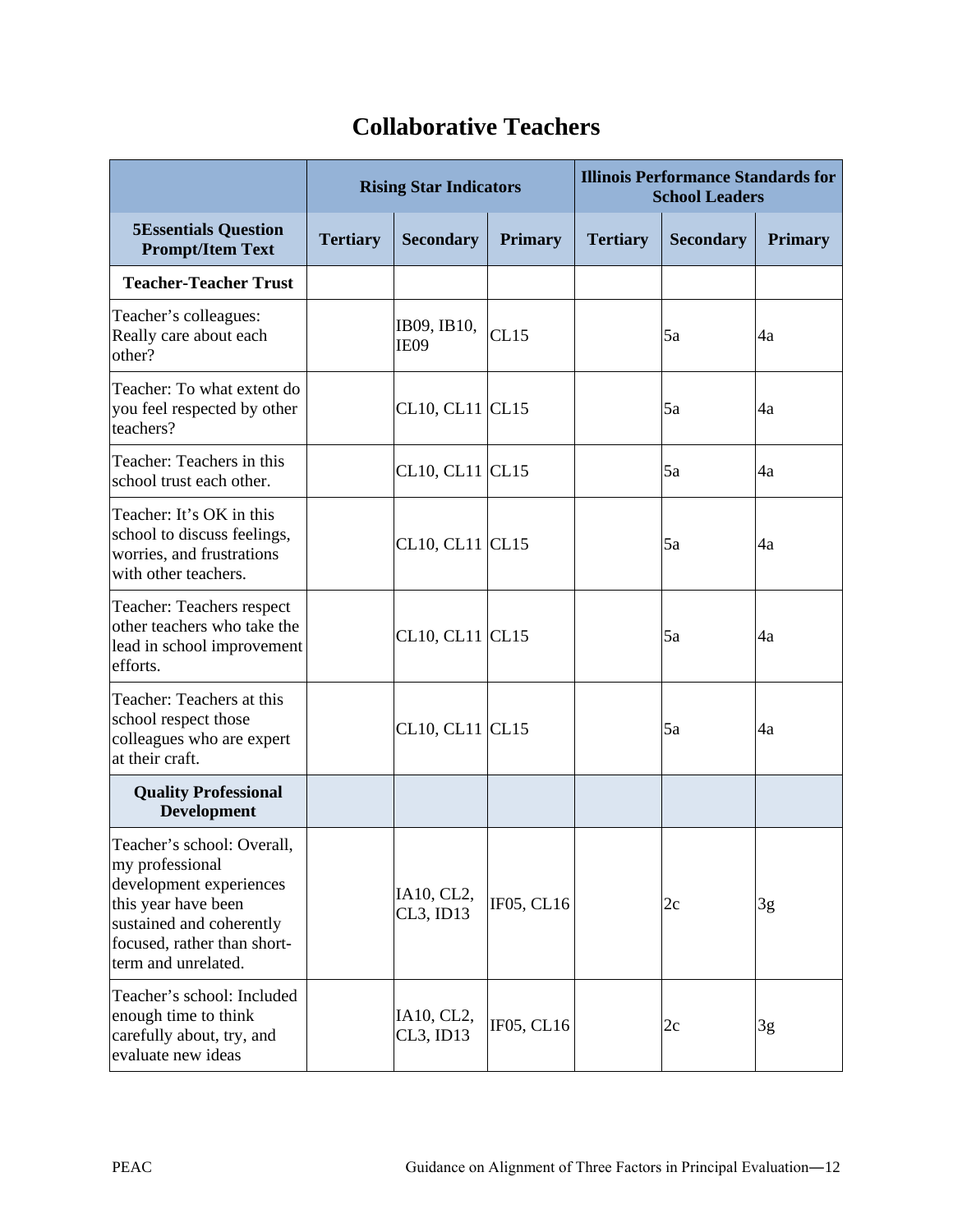|                                                                                                         |                 | <b>Rising Star Indicators</b> |                | <b>Illinois Performance Standards for</b><br><b>School Leaders</b> |                  |                |
|---------------------------------------------------------------------------------------------------------|-----------------|-------------------------------|----------------|--------------------------------------------------------------------|------------------|----------------|
| <b>5Essentials Question</b><br><b>Prompt/Item Text</b>                                                  | <b>Tertiary</b> | <b>Secondary</b>              | <b>Primary</b> | <b>Tertiary</b>                                                    | <b>Secondary</b> | <b>Primary</b> |
| Teacher's school: Been<br>closely connected to my<br>school's improvement plan                          |                 | IA10, CL2,<br>CL3, ID13       | IF05, CL16     |                                                                    | 2c               | 3g             |
| Teacher's school: Included<br>opportunities to work<br>productively with<br>colleagues in my school     |                 | IA10, CL2,<br>CL3, ID13       | IF05, CL16     |                                                                    | 2c               | 3g             |
| Teacher's school: Included<br>opportunities to work<br>productively with teachers<br>from other schools |                 | IA10, CL2,<br>CL3, ID13       | IF05, CL16     |                                                                    | 2c               | 3g             |
| <b>Collective Responsibility</b>                                                                        |                 |                               |                |                                                                    |                  |                |
| Teacher's colleagues: Help<br>maintain discipline in the<br>entire school, not just their<br>classroom? |                 | IE08                          | IE06, IA07     |                                                                    | 3f               | 2a             |
| Teacher's colleagues: Take<br>responsibility for<br>improving the school?                               |                 | IE08                          | ID01, ID10     |                                                                    | 3f               | 2a             |
| Teacher's colleagues: Set<br>high standards for<br>themselves?                                          |                 | IE08                          | ID01, ID10     |                                                                    | 3f               | 2a             |
| Teacher's colleagues: Feel<br>responsible to help each<br>other do their best?                          |                 | IE08                          | ID01, ID10     |                                                                    | 3f               | 2a             |
| Teacher's colleagues: Feel<br>responsible that all students<br>learn?                                   |                 | IE08                          | ID01, ID10     |                                                                    | 3f               | 2a             |
| Teacher's colleagues: Feel<br>responsible for helping<br>students develop self-<br>control?             |                 | IE08                          | ID01, ID10     |                                                                    | 3f               | 2a             |
| Teacher's colleagues: Feel<br>responsible when students<br>in this school fail?                         |                 | IE08                          | ID01, ID10     |                                                                    | 3f               | 2a             |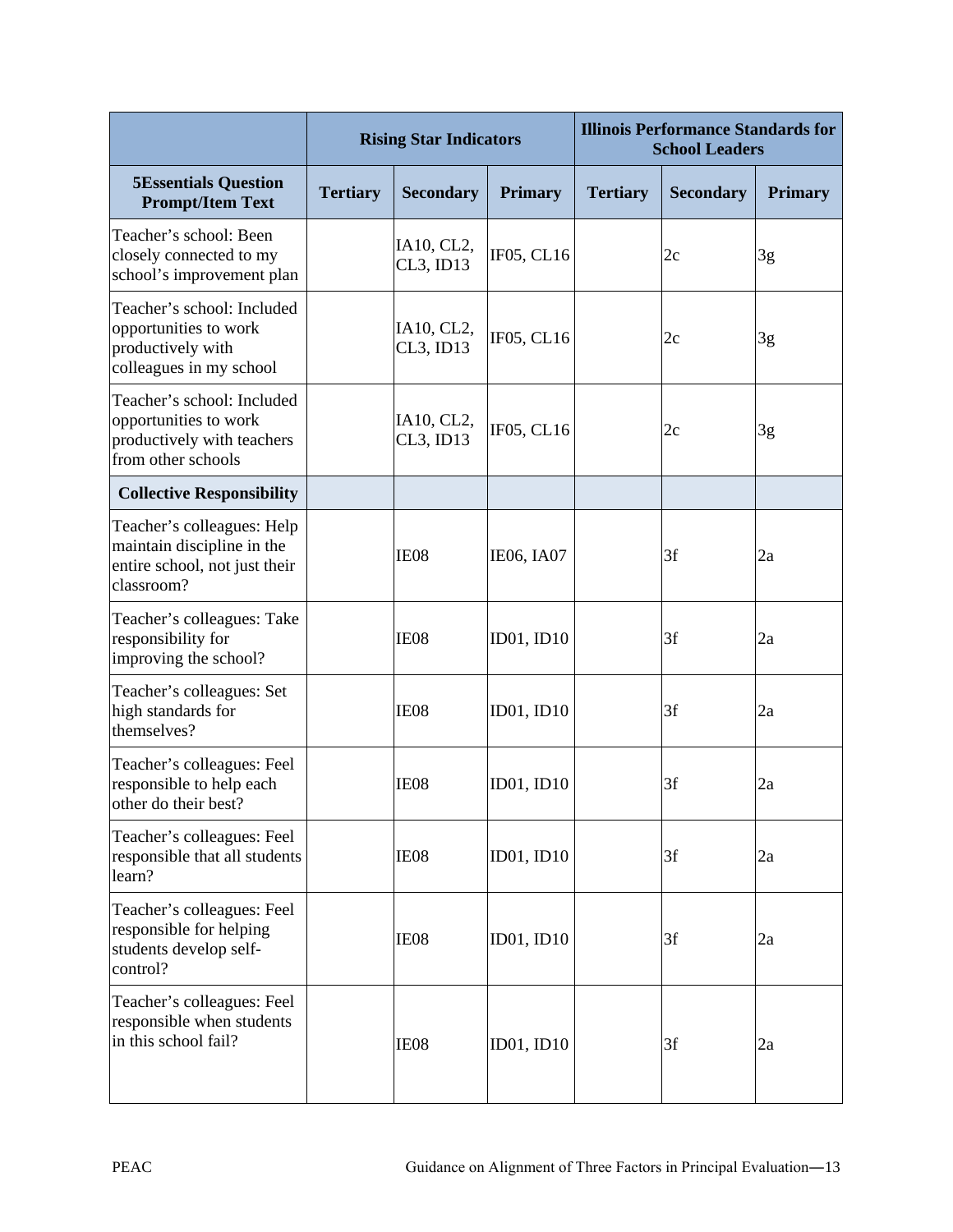|                                                                                             | <b>Rising Star Indicators</b> |                  |                |                 | Illinois Performance Standards for<br><b>School Leaders</b> |                |
|---------------------------------------------------------------------------------------------|-------------------------------|------------------|----------------|-----------------|-------------------------------------------------------------|----------------|
| <b>5Essentials Question</b><br><b>Prompt/Item Text</b>                                      | <b>Tertiary</b>               | <b>Secondary</b> | <b>Primary</b> | <b>Tertiary</b> | <b>Secondary</b>                                            | <b>Primary</b> |
| <b>School Commitment</b>                                                                    |                               |                  |                |                 |                                                             |                |
| Teacher: I usually look<br>forward to each working<br>day at this school.                   |                               | None             | None           |                 |                                                             |                |
| Teacher: I wouldn't want to<br>work in any other school.                                    |                               |                  |                |                 |                                                             |                |
| Teacher: I feel loyal to this<br>school.                                                    |                               |                  |                |                 |                                                             |                |
| Teacher: I would<br>recommend this school to<br>parents seeking a place for<br>their child. |                               |                  |                |                 |                                                             |                |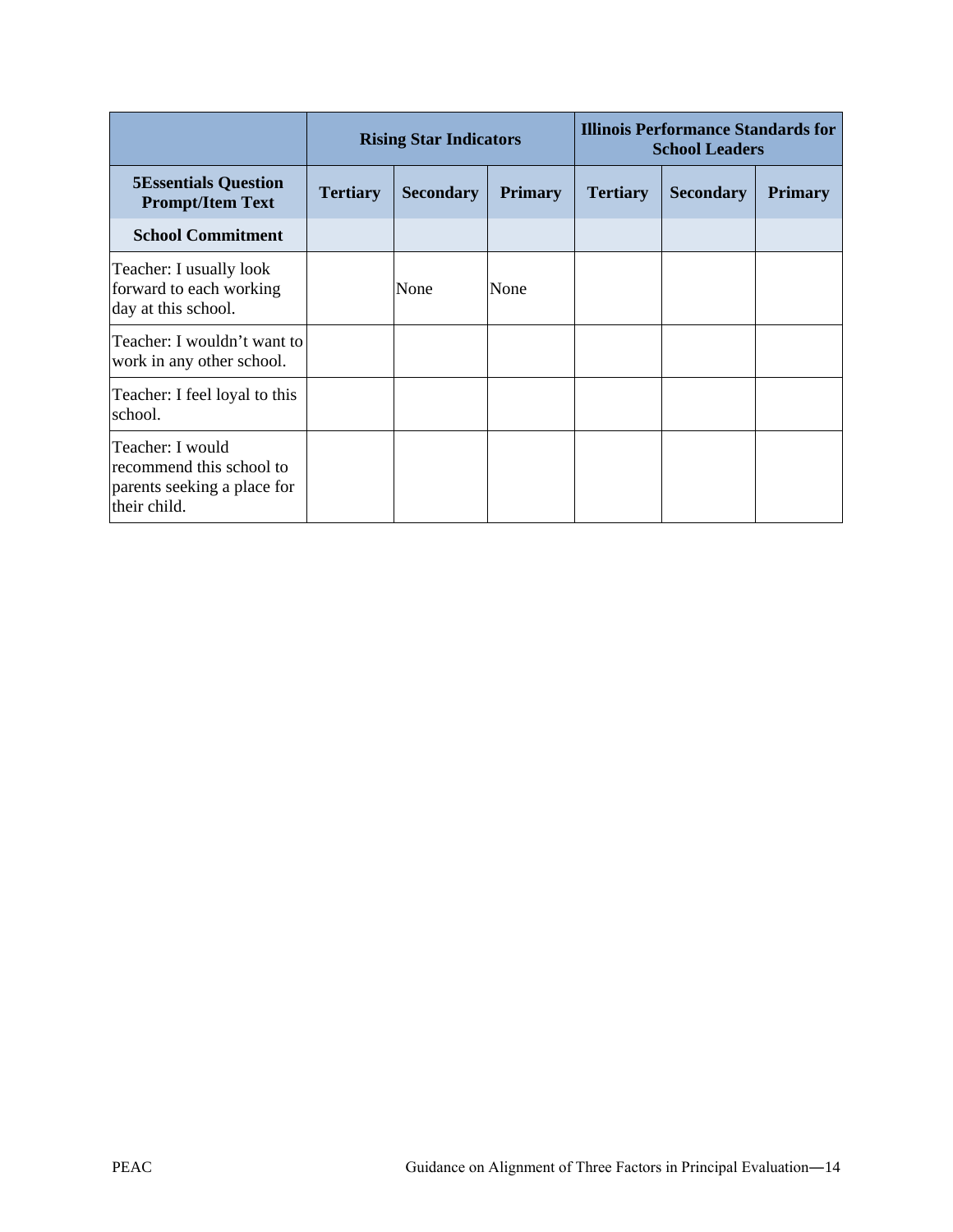|                                                                                                                                      | <b>Rising Star Indicators</b> |                  | <b>Illinois Performance Standards</b><br>for School Leaders |                 |                  |                |
|--------------------------------------------------------------------------------------------------------------------------------------|-------------------------------|------------------|-------------------------------------------------------------|-----------------|------------------|----------------|
| <b>5Essentials Question</b><br><b>Prompt/Item Text</b>                                                                               | <b>Tertiary</b>               | <b>Secondary</b> | <b>Primary</b>                                              | <b>Tertiary</b> | <b>Secondary</b> | <b>Primary</b> |
| <b>Teacher-Parent Trust</b>                                                                                                          |                               |                  |                                                             |                 |                  |                |
| Teacher: How many teachers in<br>this school feel good about<br>parents' support for their work?                                     |                               | CL10,<br>CL11    | CL15                                                        |                 | 5a               | 4a             |
| Teacher: To what extent do you<br>feel respected by the parents of<br>your students?                                                 |                               | CL10,<br>CL11    | CL15                                                        |                 | 5a               | 4a             |
| Teacher; students' parents:<br>Support your teaching efforts?                                                                        |                               | CL10,<br>CL11    | CL15                                                        |                 | 5a               | 4a             |
| Teacher; students' parents: Do<br>their best to help their children<br>learn?                                                        |                               | CL10,<br>CL11    | CL15                                                        |                 | 5a               | 4a             |
| Teacher; students' parents: At<br>this school, it is difficult to<br>overcome the cultural barriers<br>between teachers and parents. |                               | CL10,<br>CL11    | CL15                                                        |                 | 5a               | 4a             |
| Teacher; students' parents:<br>Teachers and parents think of<br>each other as partners in<br>educating children.                     |                               | CL10,<br>CL11    | CL15                                                        |                 | 5a               | 4a             |
| Teacher; students' parents:<br>Parents have confidence in the<br>expertise of the teachers.                                          |                               | CL10,<br>CL11    | CL15                                                        |                 | 5a               | 4a             |
| Teacher; students' parents: Staff<br>at this school work hard to build<br>trusting relationships with<br>parents.                    |                               | CL10,<br>CL11    | CL15                                                        |                 | 5a               | 4a             |
| <b>Parent Involvement in the</b><br><b>School</b>                                                                                    |                               |                  |                                                             |                 |                  |                |
| Teacher; students' parents:<br>Attended parent-teacher<br>conferences when you requested<br>them                                     |                               |                  | <b>IVD002,</b><br>IVD03,<br>CL <sub>6</sub>                 |                 |                  | 4c             |

#### **Involved Families**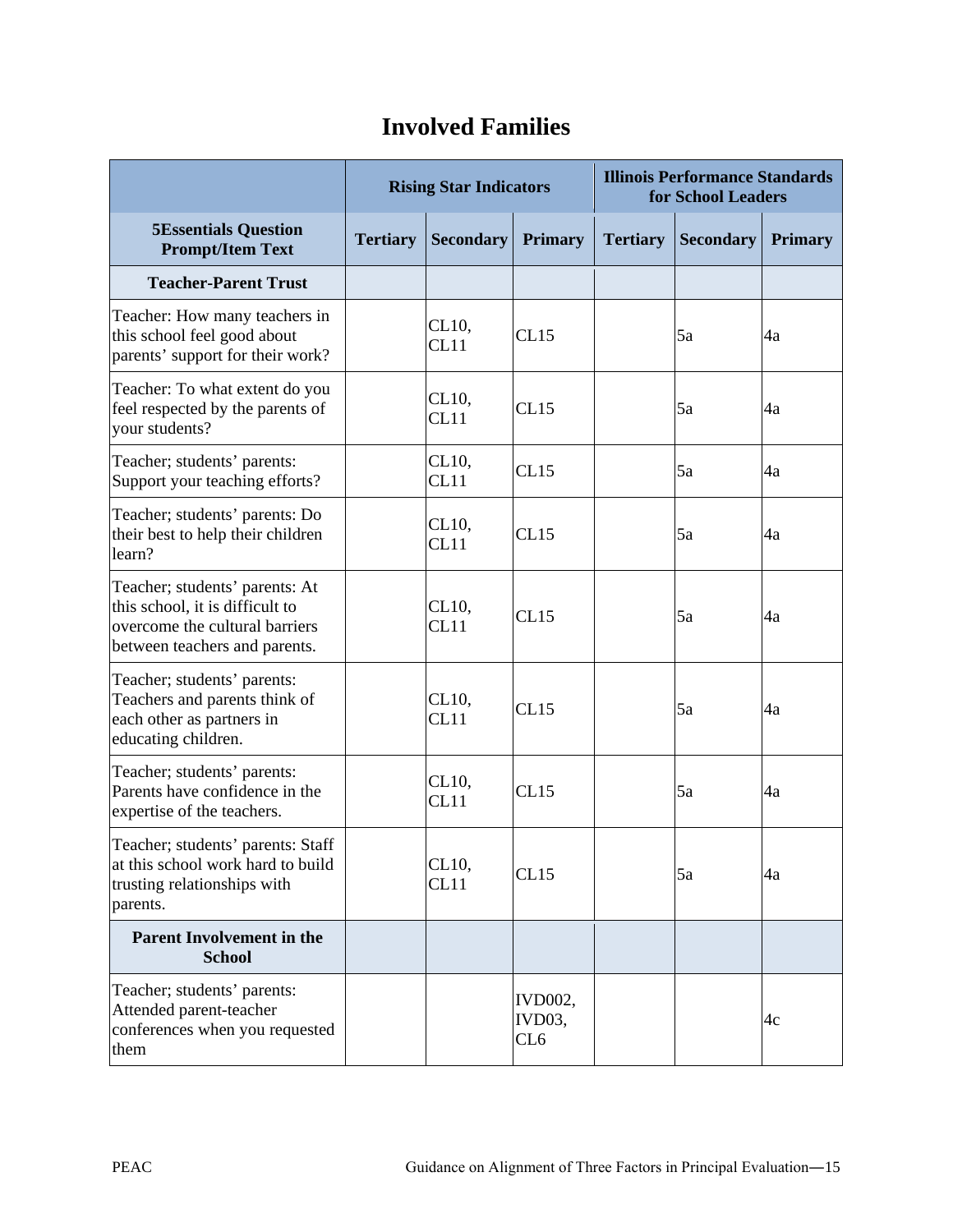|                                                                                                                          | <b>Rising Star Indicators</b> |                  |                                 | <b>Illinois Performance Standards</b><br>for School Leaders |                  |                |
|--------------------------------------------------------------------------------------------------------------------------|-------------------------------|------------------|---------------------------------|-------------------------------------------------------------|------------------|----------------|
| <b>5Essentials Question</b><br><b>Prompt/Item Text</b>                                                                   | <b>Tertiary</b>               | <b>Secondary</b> | <b>Primary</b>                  | <b>Tertiary</b>                                             | <b>Secondary</b> | <b>Primary</b> |
| Teacher; students' parents:<br>Volunteered to help in the<br>classroom                                                   |                               |                  | <b>IVD002,</b><br>IVD03,<br>CL6 |                                                             |                  | 4c             |
| Teacher; students' parents:<br>Picked up their child's last report<br>card                                               |                               |                  | <b>IVD002,</b><br>IVD03,<br>CL6 |                                                             |                  | 4c             |
| <b>Outreach to Parents</b>                                                                                               |                               |                  |                                 |                                                             |                  |                |
| Teacher's school: Parents are<br>invited to visit classrooms to<br>observe the instructional<br>program.                 |                               |                  |                                 |                                                             | 4c               | 4a             |
| Teacher's school: The principal<br>pushes teachers to communicate<br>regularly with parents.                             |                               |                  |                                 |                                                             | 4c               | 4a             |
| Teacher's school: We encourage<br>feedback from parents and the<br>community.                                            |                               |                  |                                 |                                                             | 4c               | 4a             |
| Teacher's school: Teachers really<br>try to understand parents'<br>problems and concerns.                                |                               |                  |                                 |                                                             | 4c               | 4a             |
| Teacher's school: Parents are<br>greeted warmly when they call or<br>visit the school.                                   |                               |                  |                                 |                                                             | 4c               | 4a             |
| Teacher's school: Teachers work<br>closely with parents to meet<br>students' needs.                                      |                               |                  |                                 |                                                             | 4c               | 4a             |
| Teacher's school: We work at<br>communicating to parents about<br>support needed to advance the<br>school mission.       |                               |                  |                                 |                                                             | 4c               | 4a             |
| Teacher's school: This school<br>regularly communicates with<br>parents about how they can help<br>their children learn. |                               |                  |                                 |                                                             | 4c               | 4a             |